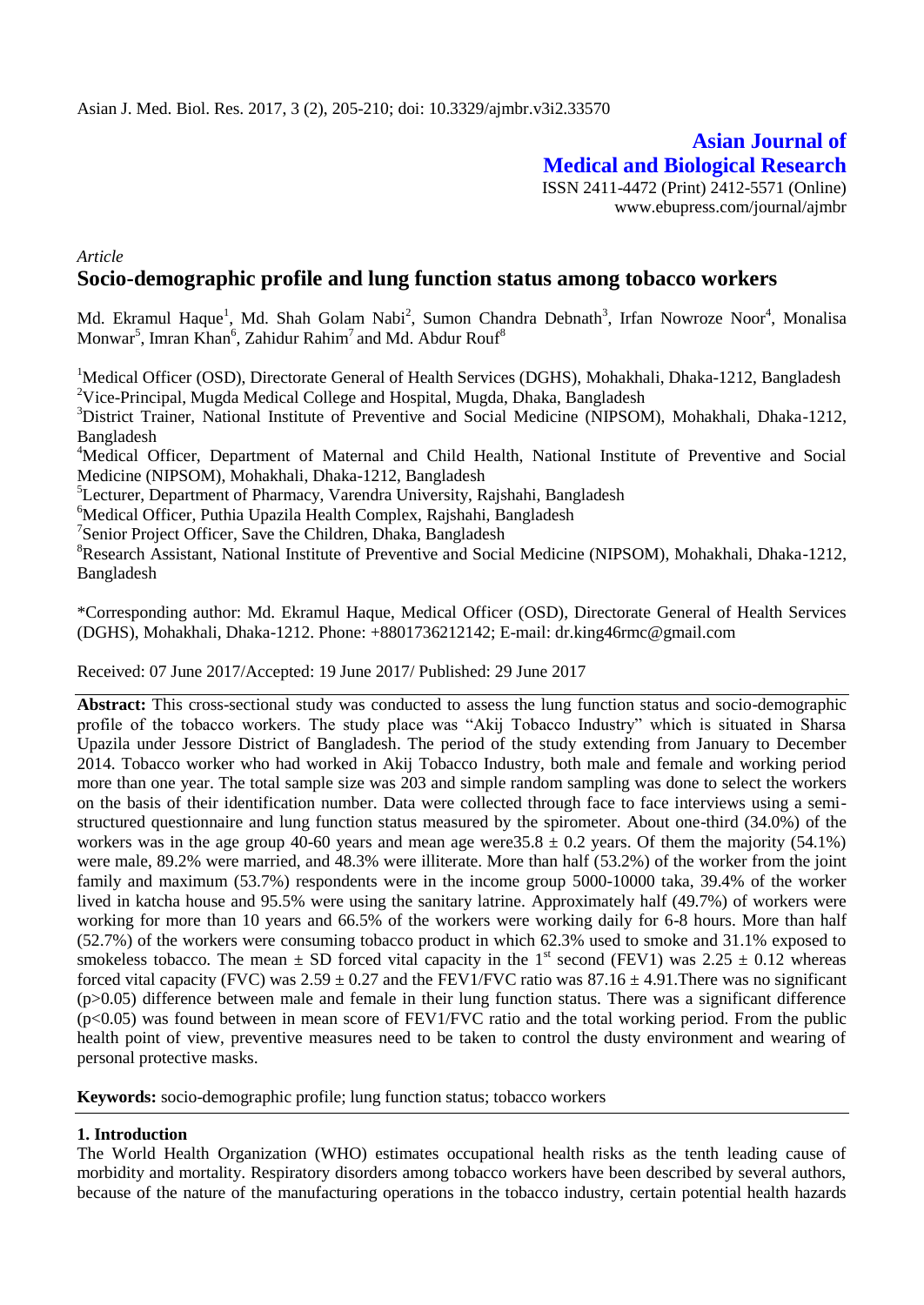exist for tobacco workers (Kouser *et al*., 2012). Respiratory impairment among workers was reported to be caused by exposure to varieties of dust in small and large scale industries generated during their production processes (Czeslawa *et al*., 1998).

The nature of respiratory diseases caused by occupational dust is influenced by the type of dust and duration of exposure (Mengesha and Bekele, 1998). Raw tobacco dust can contain bacteria, endotoxins, and fungal spores, pollen, mites, insects, particulates, of inorganic materials such as quartz, and residues of pesticides or insecticides (Imbus, 1994).

In occupational respiratory diseases, the spirometer is one of the most important diagnostic tools. It is the most widely used instrument to evaluate the pulmonary function status of a subject and can measure and judge the restriction or obstruction of lung function (Ruppel, 1997). A similar study conducted by Banu *et al*., 2014 among tobacco workers found that who had exposed to tobacco dust for a longer duration (>11 years) had significant reductions of FVC, FEV1, and FEV1/FVC.

There are many tobacco factories in many parts of Bangladesh and in Jessore district a remarkable population is engaged in tobacco industrial activities (Ahmed, 1995). But unfortunately, they are not aware that they are at the risk of impaired lung functions. Considering this the present work was carried out to study the sociodemographic profile and status of lung functions in tobacco industry workers. The outcome of this study would help to create awareness among the tobacco workers and authorities and they may take appropriate measures to protect lung health against tobacco hazards.

## **2. Materials and Methods**

## **2.1***.* **Study design and settings**

This cross-sectional study was carried out with an objective to assess the lung function status along with sociodemographic profile among the tobacco workers. The study place was "Akij Tobacco Industry" which is situated in Sharsa Upazila under Jessore District of Bangladesh. The period of the study extending from January to December 2014.

## **2.2. Study population and sample size**

Tobacco worker who had worked in Akij Tobacco Industry, both male and female, worked in this industry more than one year. The total sample size was 203 and simple random sampling was done to select the workers on the basis of their identification number.

### **2.3. Data collection process**

Data were collected through face to face interviews using a semi-structured questionnaire. Lung function status was measured by recording the Force vital capacity (FVC), Force expiratory volume in one second (FEV1) and FEV1/FVC ratio.

### **2.4. Statistical analysis**

Data were recorded, validated and stored using the Statistical Package for the Social Sciences (SPSS) Windows software, version 20.0. Continuous variables were presented as mean with standard deviation while categorical variables were reported as the percentage with range. Differences between the group (2 groups) were assessed using independent samples t-tests and One-way ANOVA (>2 groups). The significance level was determined as  $\alpha$  < 0.05.

## **3. Results**

Table 1 shows socio-demographic characteristics of the tobacco factory workers. About one-third (34.0%, 33.0%, and 33.0%) of the workers was in the age group 40-60 years, 29-39 years and 18-28 years, respectively. Mean age of the tobacco workers was  $35.8 \pm 0.2$  years. Male (54.1%) worker predominance over female (45.9%) worker. Maximum respondents (89.2%) were married; whereas only 10.8% were single either unmarried or widow/widower. Regarding educational status, maximum (48.3%) were illiterate while 40.9% were primarily completed. More than half (53.2%) of the worker from joint family and the rest of them were from a single family. In monthly family income, maximum (53.7%) respondents were in the income group 5000-10000 taka and about one-third (31.0%) of the respondent family income more than 10000 taka. More than one-third (39.4%) of the worker lived in katcha house and the rest of them were living in semi-pacca and pacca house. A vast majority (95.5%) of the respondents was using the sanitary latrine and only (4.5%) were using the non-sanitary latrine. On the other hand, maximum (46.8%) respondents was using wood for the purpose of cooking fuel and 39.4% were using cow dung for cooking purpose (Table 1).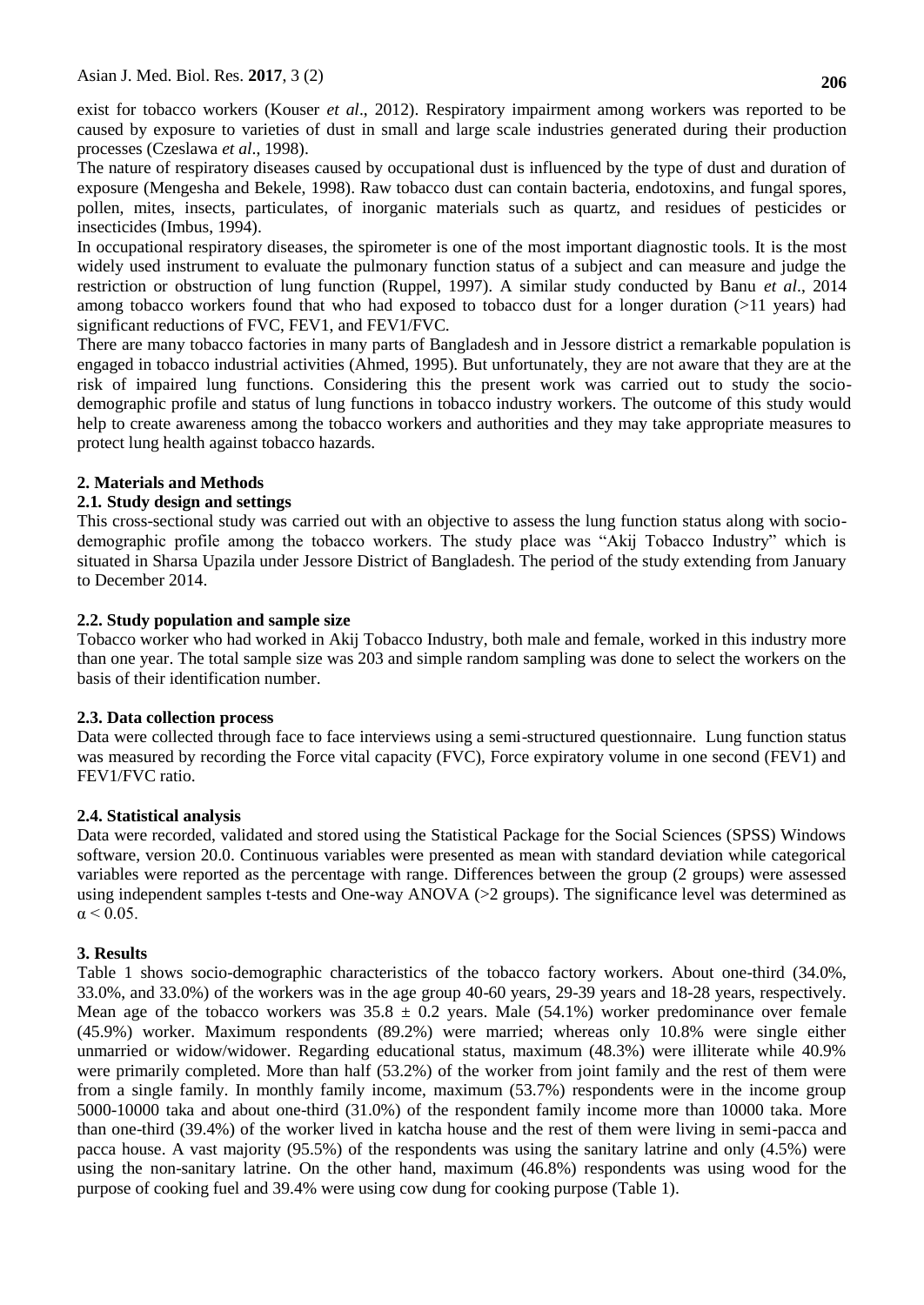Table 2 shows the behavior and lifestyle pattern of the worker. Approximately half (49.7%) of workers were working for more than 10 years. About one-third (34.5%) were work for less than 5 years. A majority (66.5%) of the workers was working daily for 6-8 hours. More than half (52.7%) of the workers were consuming tobacco product in which 62.3% used to smoke and 31.1% exposed to smokeless tobacco. The majority (86.3%) of the workers was consumed bidi and 12.3% were consumed cigarette among them, 46.1% of the workers had consumed 6-10 sticks per day. Less than half (42.5%) of respondent were consumed gul and 40.0% were consumed sada pata (Table 2).

Table 3 illustrates the mean lung function volume of the workers expressed in liters. The mean  $\pm$  SD forced vital capacity in the 1<sup>st</sup> second (FEV1) was 2.25  $\pm$  0.12 whereas forced vital capacity (FVC) was 2.59  $\pm$  0.27 and the FEV1/FVC ratio was  $87.16 \pm 4.91$  (Table 3).

Table 4 depicts the relationship between gender and lung function status of the tobacco workers. There was no significant ( $p>0.05$ ) difference between male and female in their lung function status (Table 4).

Table 5 represents the association between working period and the FEV1/FVC ratio of the workers. There was a significant difference ( $p<0.05$ ) was found between in mean score of FEV1/FVC ratio and the total working period (Table 5).

| <b>Characteristics</b>       | $\mathbf n$    | $\overline{\frac{0}{0}}$ |
|------------------------------|----------------|--------------------------|
| Age group                    |                |                          |
| 18-28 year                   | 67             | 33.0                     |
| 29-39 year                   | 67             | 33.0                     |
| 40-60 year                   | 69             | 34.0                     |
| <b>Gender</b>                |                |                          |
| Male                         | 110            | 54.1                     |
| Female                       | 93             | 45.9                     |
| <b>Marital Status</b>        |                |                          |
| Married                      | 181            | 89.2                     |
| Single                       | 22             | 10.8                     |
| <b>Educational status</b>    |                |                          |
| Illiterate                   | 98             | 48.2                     |
| Primary (I-V)                | 83             | 40.9                     |
| Secondary (VI-X)             | $20\,$         | 9.9                      |
| <b>HSC</b>                   | $\overline{2}$ | 1.0                      |
| <b>Family type</b>           |                |                          |
| Nuclear                      | 95             | 46.8                     |
| Joint                        | 108            | 53.2                     |
| <b>Monthly family income</b> |                |                          |
| $<$ 5000                     | 31             | 15.3                     |
| 5000-10000                   | 109            | 53.7                     |
| >10000                       | 63             | 31.0                     |
| <b>Housing condition</b>     |                |                          |
| Katcha                       | 80             | 39.4                     |
| Semi-pacca                   | 95             | 46.8                     |
| Pacca                        | 28             | 13.8                     |
| <b>Sanitation facility</b>   |                |                          |
| Sanitary                     | 193            | 95.5                     |
| Non-sanitary                 | 10             | 4.5                      |
| <b>Drinking water source</b> |                |                          |
| Tube well                    | 115            | 56.7                     |
| Deep tune well               | 88             | 43.3                     |
| Type of cooking fuel         |                |                          |
| Wood                         | 95             | 46.8                     |
| Cow dung                     | 80             | 39.4                     |
| Dry leaf                     | 25             | 12.3                     |
| Gas                          | 3              | 1.5                      |

#### **Table 1. Socio-demographic characteristics of the workers (n=203).**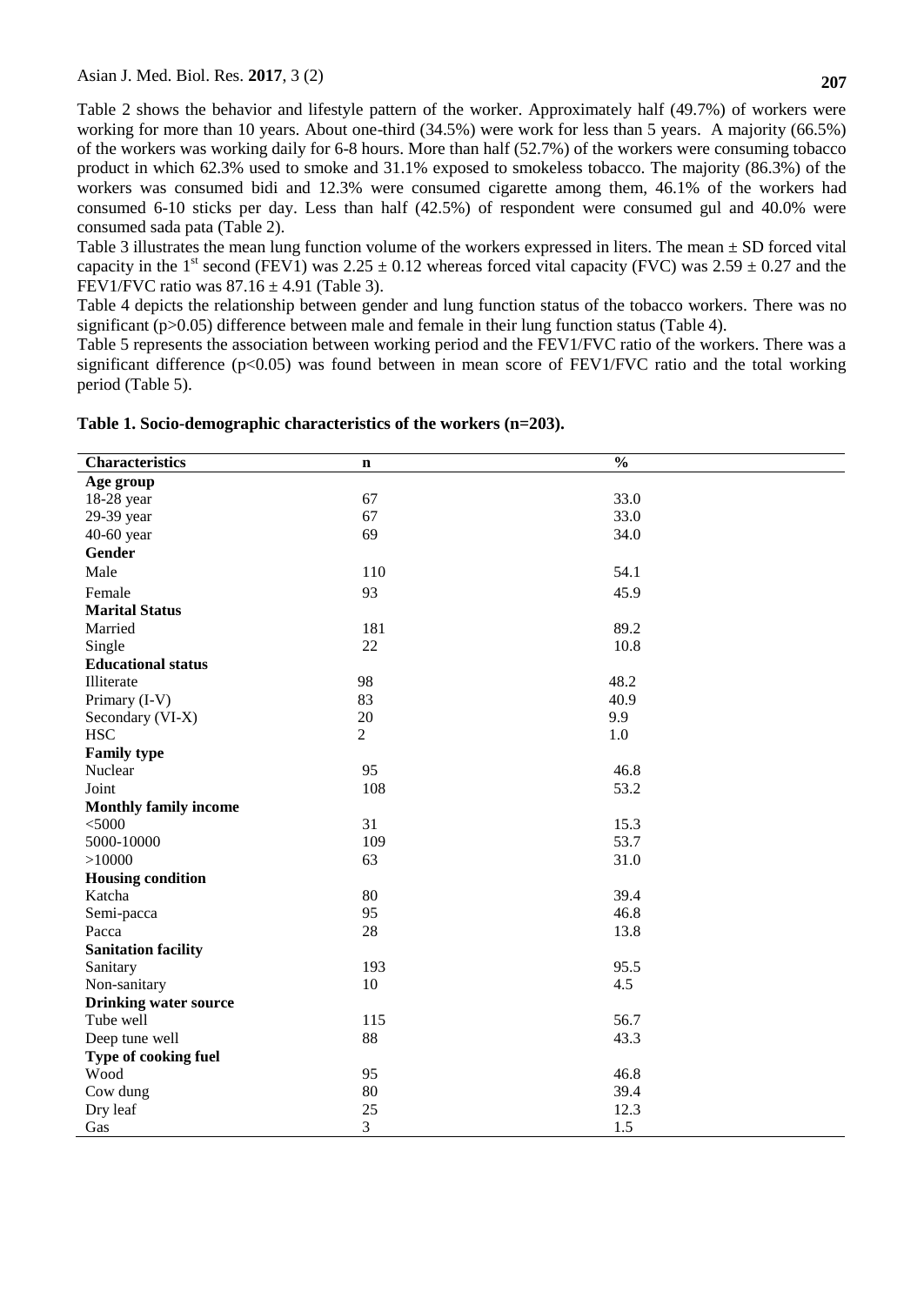#### **Table 2. Behavior and lifestyle pattern of the workers (n=203).**

| <b>Characteristics</b>       | $\mathbf n$    | $\frac{0}{0}$ |
|------------------------------|----------------|---------------|
| <b>Total working period</b>  |                |               |
| $<$ 5 years                  | 71             | 35.0          |
| 5-10 years                   | 31             | 15.3          |
| $> 10$ years                 | 101            | 49.7          |
| Daily working period         |                |               |
| Up to 6 hours                | 3              | 1.5           |
| 6-8 hours                    | 135            | 66.5          |
| >8 hours                     | 65             | 32.0          |
| <b>Tobacco habit</b>         |                |               |
| Yes                          | 107            | 52.7          |
| No                           | 96             | 47.3          |
| Types of tobacco consumption |                |               |
| Smoking                      | 66             | 62.3          |
| Smokeless                    | 33             | 31.1          |
| <b>Both</b>                  | 7              | 6.6           |
| <b>Types of smoking</b>      |                |               |
| Bidi                         | 63             | 86.3          |
| Cigarette                    | 9              | 12.3          |
| Hukka                        | $\mathbf{1}$   | 1.4           |
| Number of sticks per day     |                |               |
| $<$ 5 sticks                 | 21             | 28.8          |
| 6-10 sticks                  | 35             | 47.9          |
| $>10$ sticks                 | 17             | 23.3          |
| Types of smokeless tobacco   |                |               |
| Jorda                        | $\overline{7}$ | 17.5          |
| Sada pata                    | 16             | 40.0          |
| Gul                          | 17             | 42.5          |

## **Table 3. Lung function status of the workers (n=203).**

| <b>Measures of spirometer</b> | $Mean \pm SD$    | Range |
|-------------------------------|------------------|-------|
| $FEV1*$                       | $2.25 \pm 0.12$  | 0.86  |
| $\rm FVC^{**}$                | $2.59 \pm 0.27$  | 1.34  |
| FEV1/FVC ratio                | $87.16 \pm 4.91$ | 17.76 |

\* Forced Vital capacity in 1st Second (FEV1) \*\* Forced Vital Capacity (FVC)

#### **Table 4. Relationship between gender and lung function status.**

| Lung function status | Gender | $Mean \pm SD$    | $t^*$ , df    |       |
|----------------------|--------|------------------|---------------|-------|
| FEV <sub>1</sub>     | Male   | $2.25 \pm 0.13$  |               |       |
|                      | Female | $2.25 \pm 0.11$  | $-0.034, 201$ | 0.797 |
| <b>FVC</b>           | Male   | $2.71 \pm 0.43$  |               |       |
|                      | Female | $2.71 \pm 0.41$  | $-0.067,201$  | 0.235 |
| FEV1/FVC ratio       | Male   | $84.28 \pm 9.33$ |               |       |
|                      | Female | $84.29 \pm 8.90$ | $-0.469.201$  | 0.297 |

\* Student t test

## **Table 5. Relationship between total working period and FEV1/FVC ratio.**

| Lung function status | <b>Total working period</b> | $Mean \pm SD$    | F*. df       |       |
|----------------------|-----------------------------|------------------|--------------|-------|
|                      | $<$ vears                   | $85.08 + 4.54$   |              |       |
| FEV1/FVC ratio       | $5-10$ years                | $88.23 \pm 5.14$ | 10.710, 2200 | 0.001 |
|                      | > 10 years                  | $88.29 + 4.66$   |              |       |

\* One way ANOVA test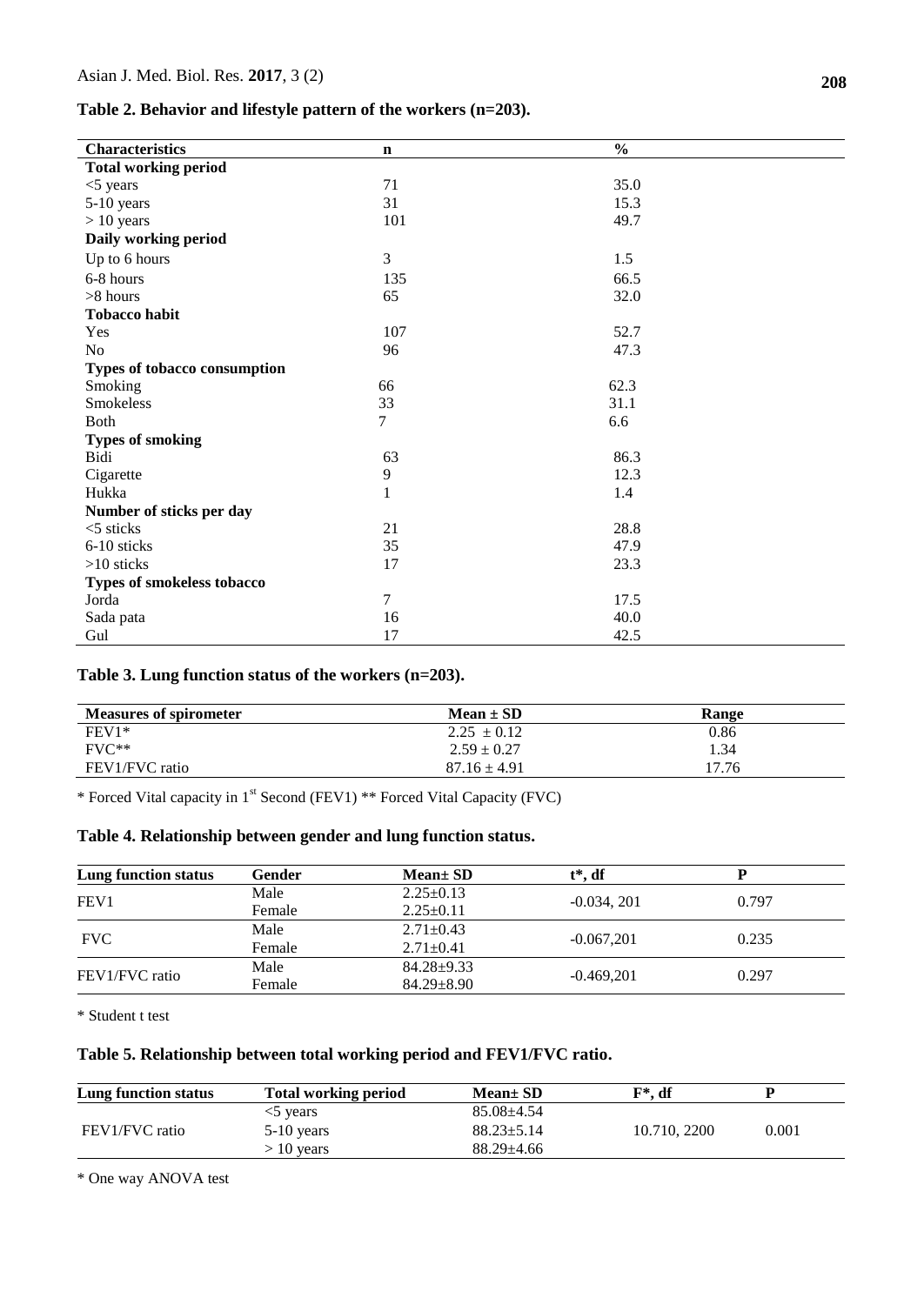## **4. Discussion**

The present study is a step towards research into the socio-demographic profile and lung function status in a rural area of Bangladesh. A similar study was conducted in India found that exposed to tobacco dust and flakes at the workplace, has shown a significant decline in the pulmonary functions of these workers with increasing years of exposure (Rath and Chaudhary, 2000). About one-third (34.0%, 33.0%, and 33.0%) of the workers were in the age group 40-60 years, 29-39 years and 18-28 years, respectively. Mean age of the tobacco workers was  $35.8 \pm 0.2$  years. Male (54.1%) workers were predominance over female (45.9%). A similar study showed that 96% of subjects were from the Muslim religion with 32% fallen within the age group ranging from  $25 - 54$ years. Only females were involved in the study (Thomas *et al*., 2015).

The present study stated that maximum respondents (89.2%) were married; whereas only 10.8% were single either unmarried or widow/widower. Regarding educational status, maximum (48.3%) were illiterate while 40.9% were primarily completed. More than half (53.2%) of the worker from joint family and the rest of them were from a single family. In monthly family income, maximum (53.7%) respondents were in the income group 5000-10000 taka and about one-third (31.0%) of the respondent family income more than 10000 taka. Above findings were correlated with the nationwide survey conducted by the National Institute of Population Research and Training (BDHS, 2011).

In our study viewed that more than one-third (39.4%) of the worker lived in katcha house and the rest of them were living in semi-pacca and pacca house. A vast majority (95.5%) of the respondent was using the sanitary latrine and only (4.5%) were using the non-sanitary latrine. On the other hand, maximum (46.8%) respondents were using wood for the purpose of cooking fuel and 39.4% were using cow dung for cooking purpose. Above results corresponded with BDHS, 2011.

In our study revealed that approximately half (49.7%) of workers were working for more than 10 years. About one-third (34.5%) were working for less than 5 years. The majority (66.5%) of the workers was working daily for 6-8 hours. More than half (52.7%) of the workers were consuming tobacco product in which 62.3% used to smoke and 31.1% exposed to smokeless tobacco. A majority (86.3%) of the workers was consumed bidi and 12.3% were consumed cigarette among them, 46.1% of the workers had consumed 6-10 sticks per day. Less than half (42.5%) of respondent were consumed gul and 40.0% were consumed sada pata.

In a previous cross-sectional study of Bangladesh found that the prevalence of tobacco smoking is 23.19%, of which 48.28% are male and 1.47% are female. Daily tobacco smoking is more prevalent in the rural area (22.51%) than the urban area (19.85%) (Chloros *et al*., 2004).

The current study found that the mean  $\pm$  SD forced vital capacity in the 1<sup>st</sup> second (FEV1) was 2.25  $\pm$  0.12 whereas forced vital capacity (FVC) was  $2.59 \pm 0.27$  and the FEV1/FVC ratio was 87.16  $\pm$  4.91. There was no significant (p>0.05) difference between male and female in their lung function status. In another study showed that the pulmonary functions were significantly higher in males than females. These differences are may be due to physiological factors, especially greater height and weight (Kouser *et al*., 2014 and Blair *et al*., 1983).

In our current study stated that there was a significant difference (p<0.05) was found between in mean score of FEV1/FVC ratio and the total working period. A similar study conducted by Banu *et al*., 2014 among tobacco workers found that who had exposed to tobacco dust for a longer duration (>11 years) had significant reductions of FVC, FEV1, and FEV1/FVC.

### **5. Conclusions**

On the basis of this cross-sectional study, it was concluded that there was no significant difference between male and female in their lung function status, whereas total working duration was significantly associated with the FEV1/FVC ratio. In view of the deleterious effects of harmful materials on the respiratory system, we suggest that preventive measures need to be taken. These measures include control of the dusty environment and wearing of personal protective masks. Medical surveillance should be part of this prevention program and should include lung function testing before starting employment and regularly during employment in these industries.

### **Acknowledgement**

The authors are thankful to the study participants who willingly took part in the data collection procedure.

## **Conflict of interest**

None of declare.